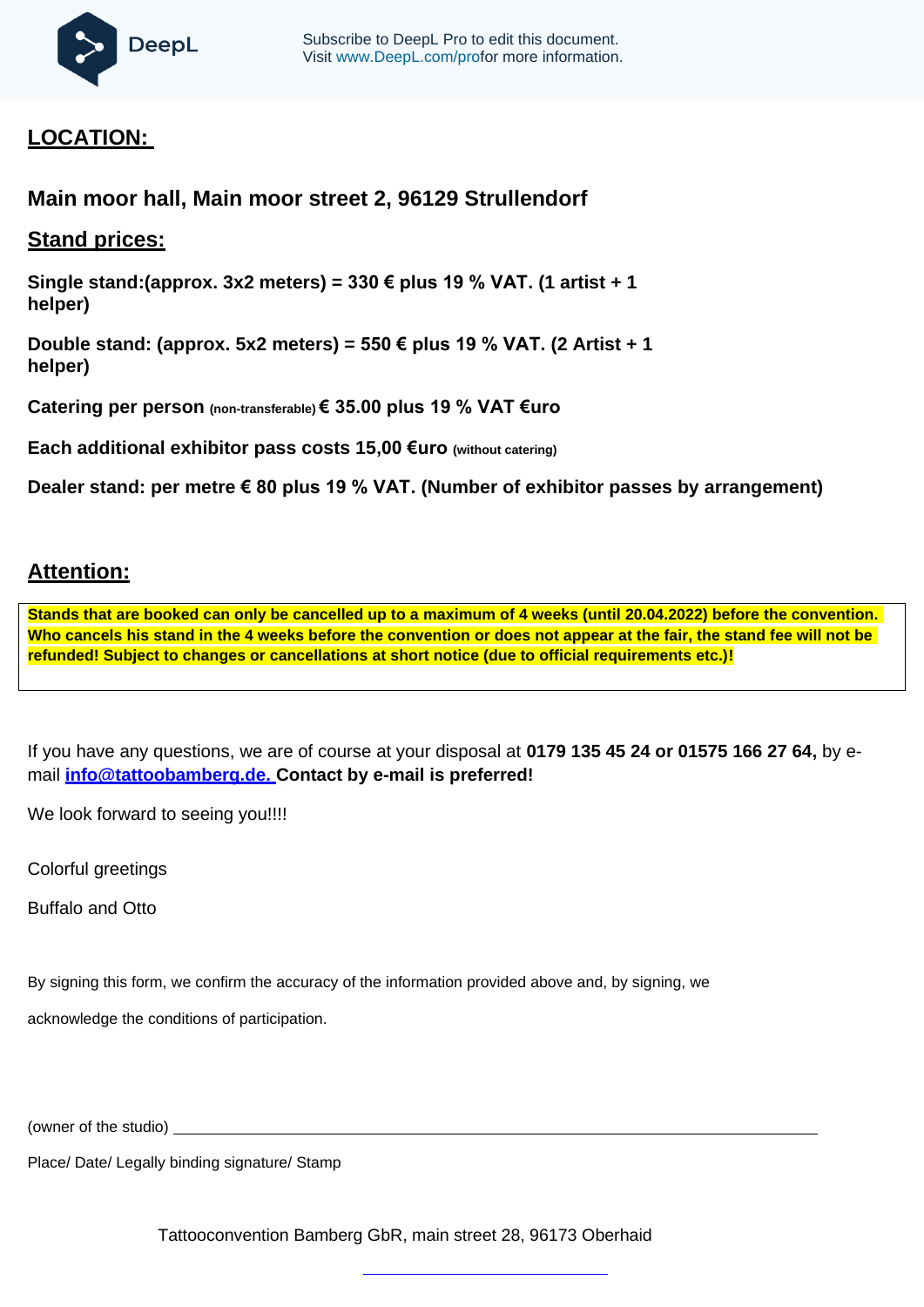Email: [info@tattoobamberg.de](mailto:info@tattoobamberg.de)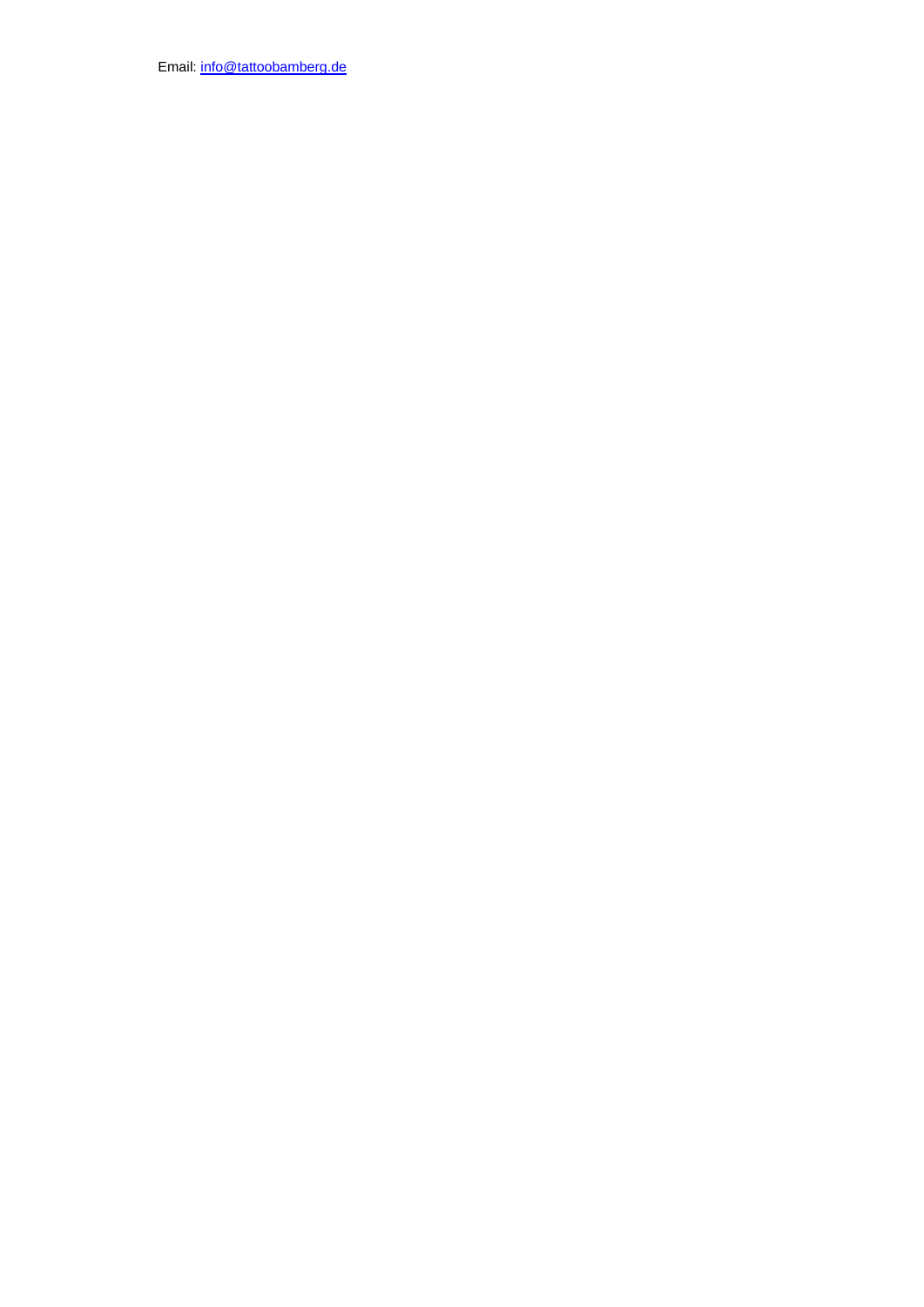| Registration for the                                                                                                                                                                                                           |  |
|--------------------------------------------------------------------------------------------------------------------------------------------------------------------------------------------------------------------------------|--|
| <b>14th Tattooconvention</b>                                                                                                                                                                                                   |  |
| <b>Bamberg</b>                                                                                                                                                                                                                 |  |
| from 21 - 22 May 2022                                                                                                                                                                                                          |  |
| <b>Please tick:</b>                                                                                                                                                                                                            |  |
| Single stand $\Box$ Double stand $\Box$ Ifm. $\Box$ Quantity Catering<br>$\Box$                                                                                                                                                |  |
| Please fill out all!!!!                                                                                                                                                                                                        |  |
|                                                                                                                                                                                                                                |  |
|                                                                                                                                                                                                                                |  |
| Names and number of                                                                                                                                                                                                            |  |
| Number of helpers: Number of helpers: Number of helpers: Number of helpers: Number of helpers: Number of helpers: Number of helpers: Number of helpers: Number of helpers: Number of the Number of the Number of the Number of |  |
|                                                                                                                                                                                                                                |  |
| Phone: <u>www.communications.com and the communications</u>                                                                                                                                                                    |  |
|                                                                                                                                                                                                                                |  |
| Website: www.                                                                                                                                                                                                                  |  |
|                                                                                                                                                                                                                                |  |
| Area of expertise: <u>contract and a set of expertise of experimental and a set of expertise of expertise</u>                                                                                                                  |  |